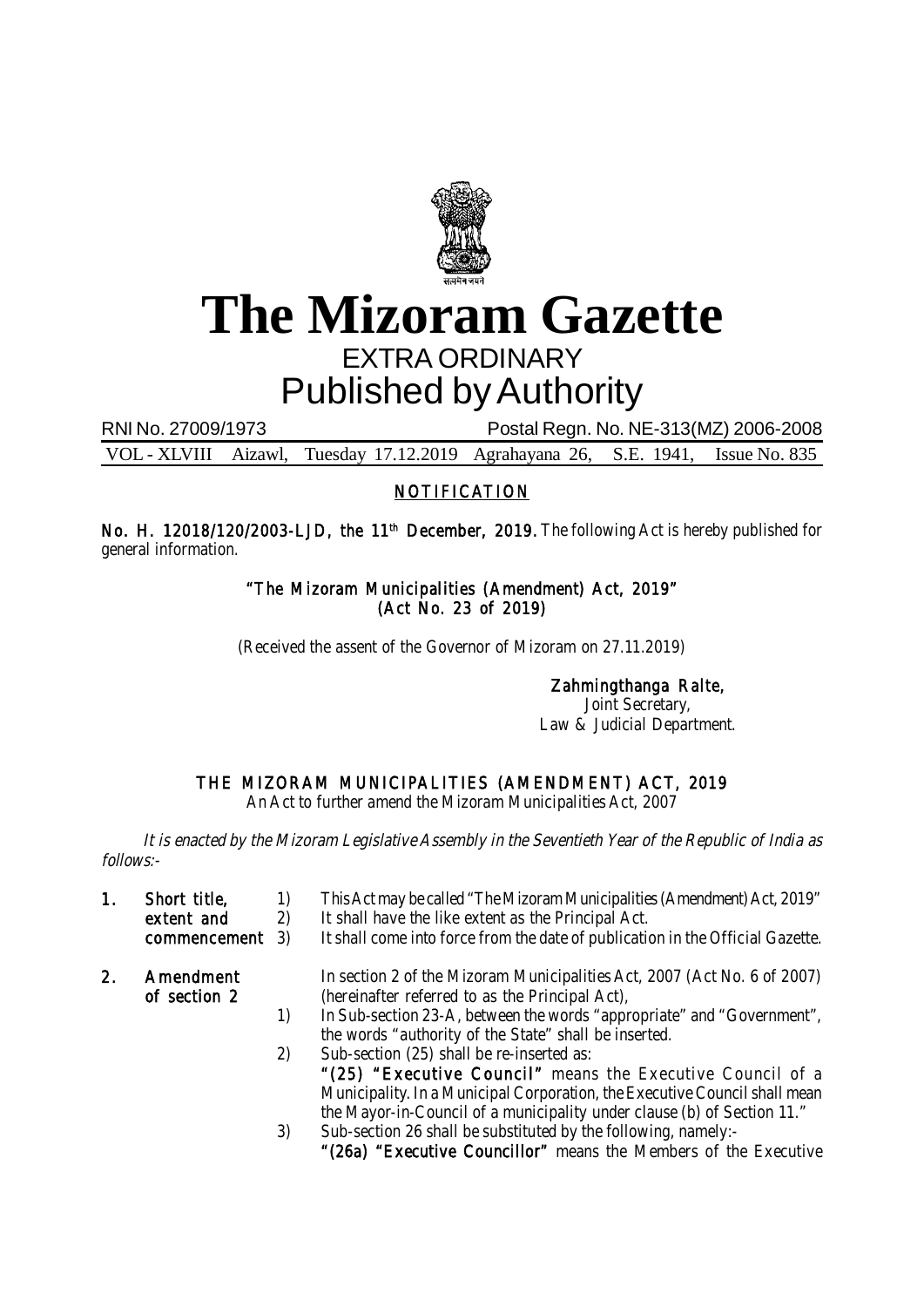$Ex - 835/2019$  - 2 -

Council of a Municipality, other than the Chairman and the Vice Chairman" "(26b) "Executive Officer" means an Officer of a Municipality and includes-A Municipal Commissioner or Chief Executive Officer or any other Officers designated as such by a Municipality from time to time".

# 3. Amendment Section 11 of the Principal Act shall be substituted by the following, namely:

### of section 11 Section – 11 : Municipal authorities:

"The Municipal authorities charged with the responsibility of carrying out the provisions of this Act for each municipal area shall be-

- (a) The Board of Councillors
	- (b) The Executive Council
	- (c) The Chairman/Vice Chairman (Mayor/ Dy. Mayor as in Corporation)
	- (d) Chief Executive Officer (Municipal Commissioner as in Corporation)

of section 14 "Section – 14

4. Re-insertion Section 14 shall be re-inserted as follows, namely:-

### Executive Council :

- (1) There shall be an Executive Council consisting of the Chairman, the Vice Chairman and other members not exceeding, in the case of a Municipal Board, two, in the case of a Municipal Council, three, and in the case of a Municipal Corporation, four.
- (2) The other members referred to in sub-section (1) shall be nominated by the Chairman from amongst the Councillors of the Municipality as soon as possible after he enters into office, and shall assume office after taking oath of secrecy under section 50.
- (3) All executive powers of the Municipality shall vest in the Executive Council.
- (4) The manner of transaction of business of the Executive Council shall be such as may be prescribed.
- (5) The Executive Council shall be collectively responsible to the Municipality."

5. Amendment (1) Section 15 - A shall be substituted by the following, namely :-

### of Section 15 "Section –15-A

### Powers of the Chairman in emergency -

If an emergency has arisen requiring immediate execution of any work for the doing of any act, which ordinarily requires the approval, sanction, consent or concurrence of the Board of Councillors or the Executive Council, is necessary for the maintenance of services or safety of the public or for the prevention of extensive damage to any property of the Municipality, The Mayor may direct the execution of such work or the doing of such act without such approval, sanction, consent or concurrence and, in such case, he may direct that the expenses for such execution or doing shall be paid from the Municipal Fund.

Provided that the Chairman shall report immediately to the Board of Councillors and/or to the Executive Council, as the case may be, the action taken under this section and the reasons thereof for discussions in the first meeting of the Board of Councillors and/or the Executive Council after occurrence of such event ."

6. Re-Insertion Section 19 shall be re-inserted as follows, namely :of section 19 "Section - 19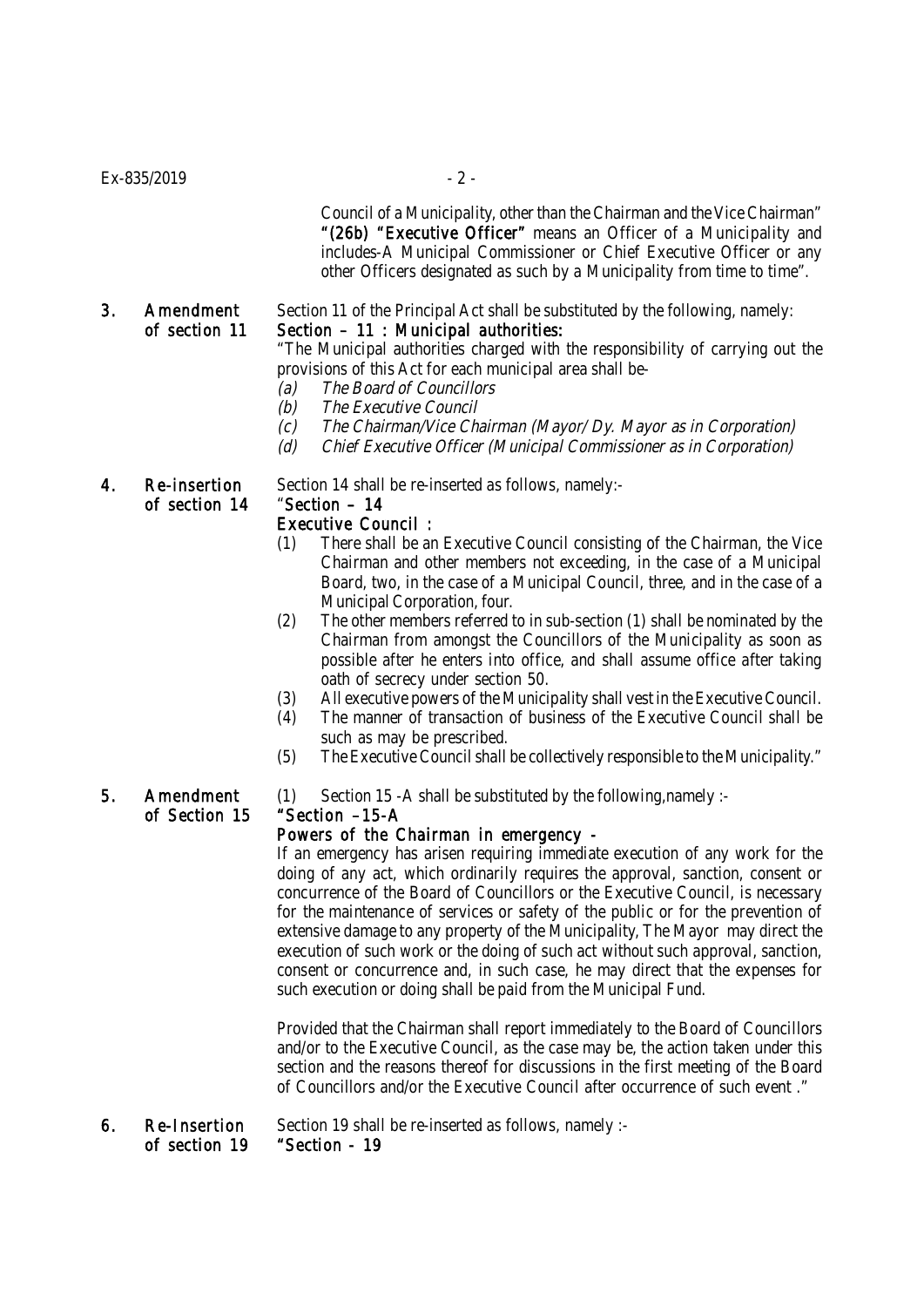### Members of the Executive Council:

The members of the Executive Council shall exercise such powers and perform such functions as the Chairman may assign to them from time to time."

# of section 20 "Section - 20

### 7. Re-insertion Section 20 shall be re-inserted as follows, namely :-

### Delegation of powers and functions :

- (1) The Board of Councillors may, by resolution delegate subject to such conditions as may be specified in the resolution, any of its powers or functions to the Executive Council or the Chairman.
- (2) The Executive Council may, by resolution, delegate, subject to such conditions as may be specified in the resolution, any of its powers or functions to the Chairman or a member of the Executive Council.
- (3) Subject to such resolution as may be made by the Executive Council in this behalf, the Chairman may, by order, delegate, subject to such conditions as may be specified in the order, any of his powers or functions to the Vice-Chairman or to the member of the Executive Council or to the holder of any of the posts of officers referred to in sub-section (1) of section 61
- (4) Notwithstanding anything contained in this section, the Executive Council, the Chairman, the Vice Chairman, the member of the Executive Council or a holder of the post of officers referred to in sub-section (1) of section 61 shall not delegate –
	- (a) any of its or his powers or functions delegated to it or him under this section, or.
	- (b) such of its or his powers as may be prescribed."
- of section 21 "Section 21

8. Re-insertion Section 21 shall be re-inserted as follows, namely :-

### Term of Office of Members of Executive Council :

A member of the Executive Council shall hold office until–

- (a) he ceases to be Councillor, or
- (b) he resigns his office by writing under his hand addressed to the Chairman in which case the resignation shall take effect from the date of his acceptance, or
- (c) he is removed from office by a written order of the Chairman, or
- (d) the Chairman ceases to hold office, or
- (e) in the case of the death of the Chairman, a newly elected Chairman enters upon his office."

9. Insertion of After section 26 of the Principal Act the following section shall be inserted, namely :- Section 26-A "Section - 26-A

### Casual Vacancies in the Municipality

(i) When the seat of a councillor elected to the Municipality becomes vacant or, is declared vacant or, his election to the municipality is declared void, the State Election Commission shall, by a notification in the Official Gazette call upon the municipal ward concerned to elect a person for the purpose of filling the vacancy, on such date as may be specified in the notification, and the provision of this Act and Rules and Orders, made there under shall apply in relation to the election of a councillor to fill such vacancy.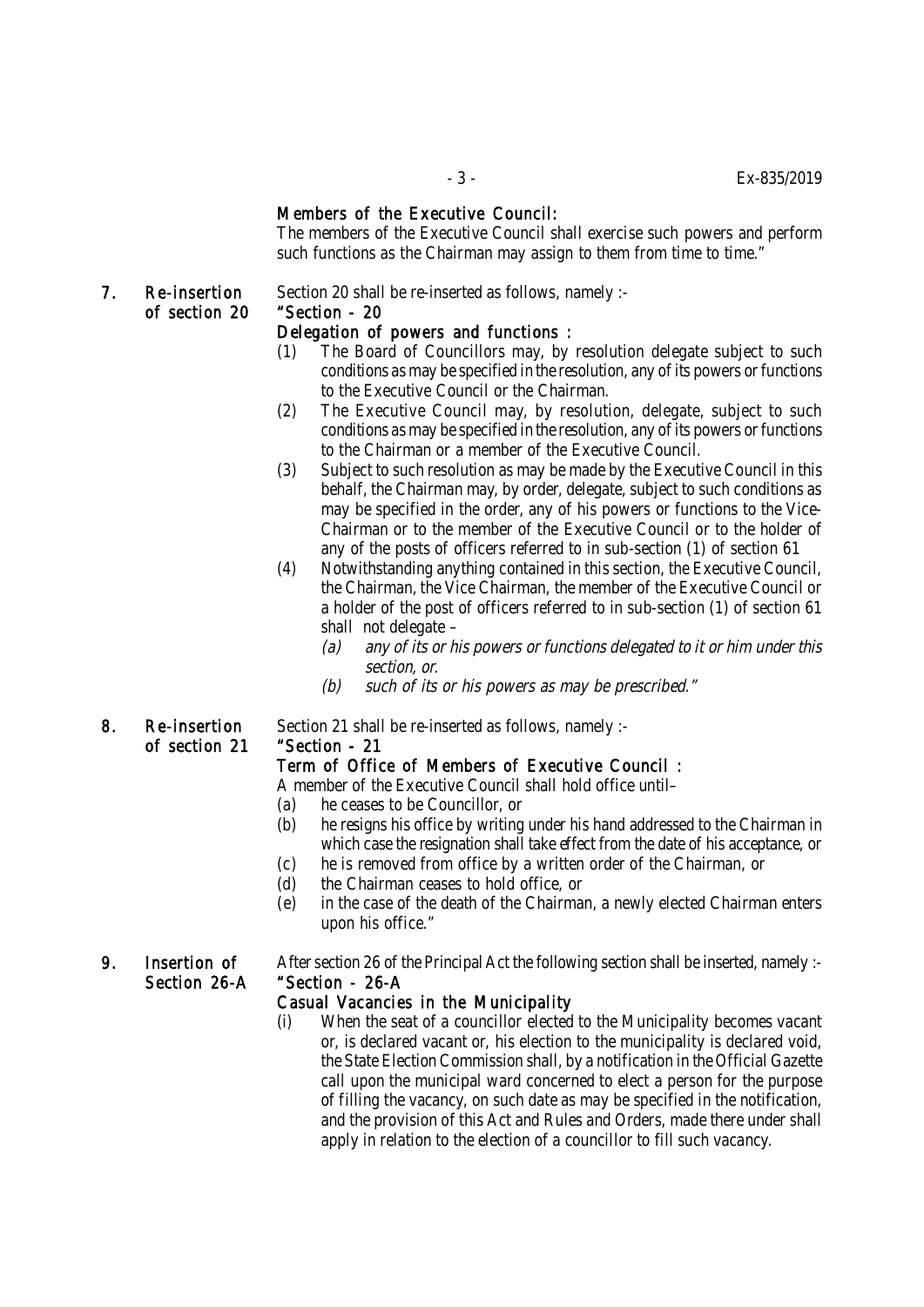Provided that, a bye-election shall not be held if the remainder of the term of a councillor is less than one year or if the State Election Commission, in consultation with the State Government, certifies that it is difficult to hold the bye-election within the said period.

Provided further that by not holding the election of casual vacancies, there is no change in the formation of a new Executive Council."

## 10. Amendment Section 55 of the Principal Act, shall be substituted by the following namely:of section 55 Remuneration and allowances:

The Councillors of the municipal area including the members of the Executive Council may receive such remuneration or allowance as may be prescribed by the State Government.

Provided that different rates may be prescribed for different groups of municipalities and for different classes of functionaries in each municipality.

### 11. Amendment of In Section 58(C) of the Principal Act, section 58-C (1) The heading "Discretionary functions of the Municipality" shall be inserted. (2) After the words "solid waste management" the words "street lighting" shall be inserted.

12. Amendment Section 68 of the Principal Act shall be substituted as follows, namely: -

### of section 68 Section - 68

"Appointment of officers of State Government for Municipalities:

Notwithstanding anything contained elsewhere in this Act, the State Government may place/appoint officers on deputation/ posting with such designation as the State Government may consider necessary, in such manner, and on such terms and conditions of service, as may be determined by the State Government in this behalf.

Provided that the officer so appointed shall be under the administrative control of the Municipality and may be withdrawn by the State Government suo motu or if a resolution to that effect is passed by the Board of Councillors at a meeting called for this purpose by a majority of the total number of members holding office for the time being and, in the case of a group of Municipalities, if such resolution is so passed by the Councillors of the majority of such group of Municipalities.

### 13. Insertion A new section shall be inserted in the Principle Act as follows, namely:-

### of section 69 "Section - 69

### Powers and Functions of the Chief Executive Officer:

Save as otherwise provided in this Act, and subject to supervision and control of the Board of Councillors and the Executive Council, the executive power for the purpose of carrying out the provisions of this Act, shall vest in the Chief Executive Officer. The Chief Executive Officer may -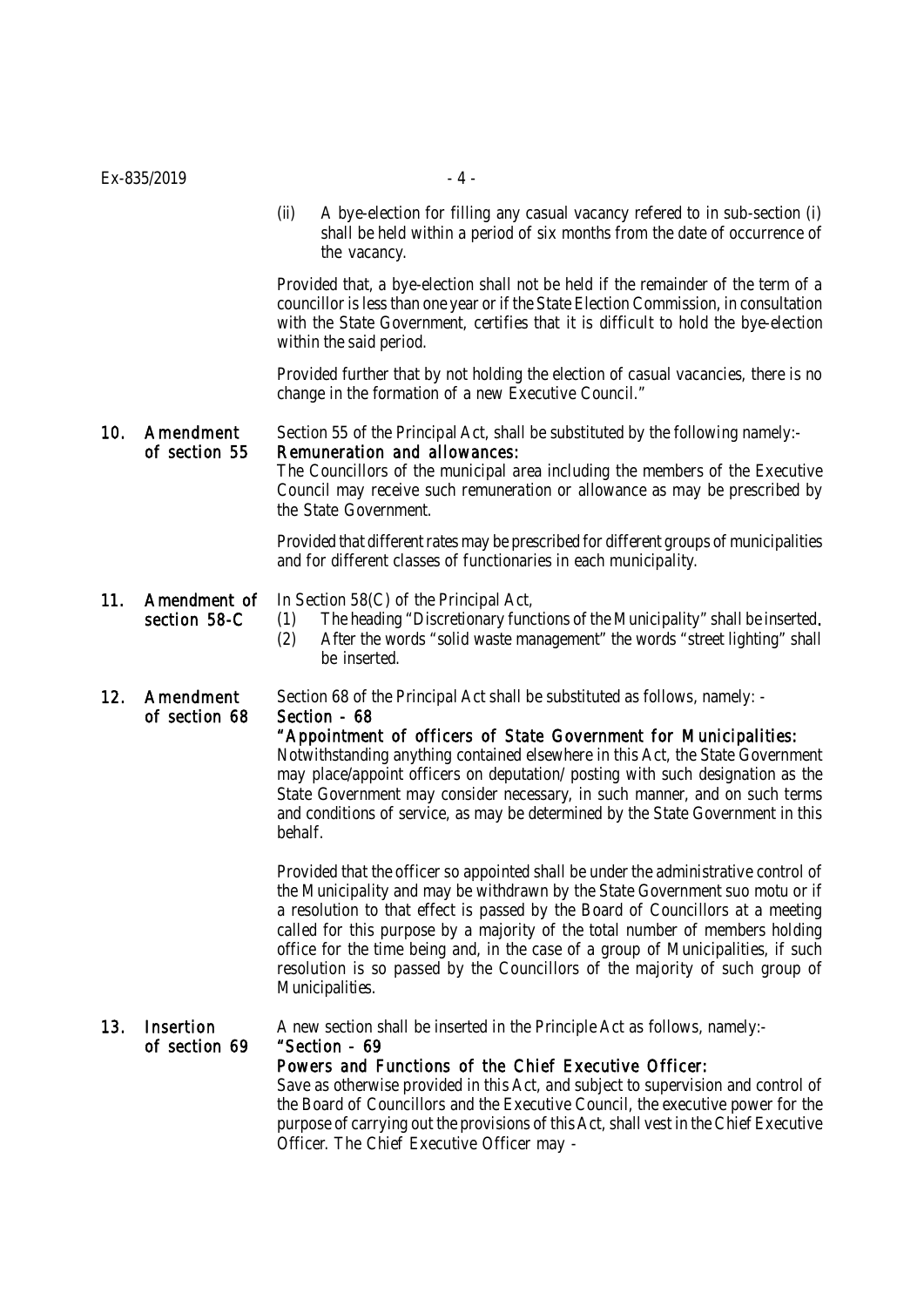- 1) exercise all the powers and perform all the duties specifically conferred or imposed upon him by this Act or by any other law for the time being in force;
	- 2) prescribe the duties of and exercise supervision and control over the acts and proceedings of all officers and staff of a Municipality, and subject to any rules that may be made in this behalf, dispose of all questions relating to the service of the said officers and other employees and their pay, privileges, allowances and other conditions of service;
	- 3) the Chief Executive Officer shall bring to the notice of the municipality any act or resolution of the municipality which may be in violation of any Government instructions or the provisions of this Act, provided that if such act or omission of the directions of the Government or the provisions of the Act, as the case may be, is not rectified within 45 days of the communication, it shall be the duty of the Chief Executive Officer to bring such omission or violation to the notice of the State Government."
- 14. Amendment In Sub-section (1) of Section 70 of the Principal Act, after the words "The Chief of section 70 Executive Officer" the words "in consultation with the Chairman" shall be inserted.
- 15. Amendment In Section 73 of the Principal Act, after the words "into any bank" the words of section 73 "account designated by Finance Department" shall be inserted.
- 16. Amendment In section 87 of the Principal Act, in sub-section (1), for the words "Chief Executive of section 87 Officer" the word "Municipality" shall be substituted.
- 17. **Amendment** In section 123 of the Principal Act.of section 123 In sub-section (4) and the proviso to section 123, for the words "Chief Executive Officer" the word "Municipality" shall be substituted.
- 18. Amendment In section 129 of the Principal Act, for the words "Chief Executive Officer" the of section 129 word "Municipality" shall be substituted.
- 19. Amendment Section 130 of the Principal Act shall be substituted as follows: of section 130 "Section - 130 Prohibition against commencement of work without permission : The construction or reconstruction of a building shall not be started unless and until permission is granted for the execution of the work."
- 20. Amendment In section 131 of the Principal Act, for the words "Chief Executive Officer" the of section 131 word "Municipality" shall be substituted.
- 21. Amendment In section 132 of the Principal Act, in the heading and in sub-section (1), for the of section 132 words "Chief Executive Officer" the word "Municipality" shall be substituted.
- 22. Amendment In section 133 of the Principal Act,of section 133 In sub-section (2), for the words "Chief Executive Officer" the word "Municipality" shall be substituted.